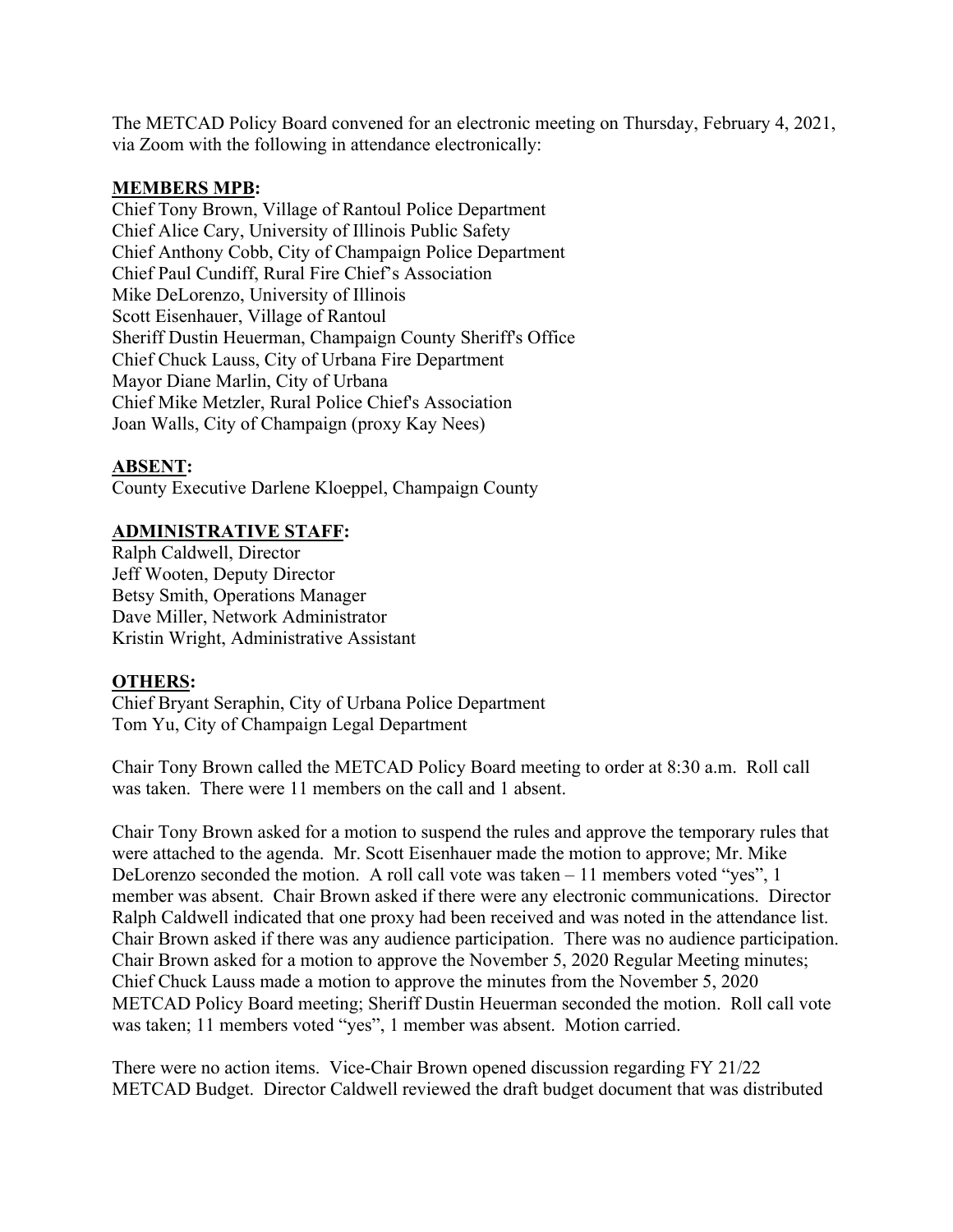to the Board members. He reported that there will be no increase in user fees and asked if there were any directions, comments, or suggestions. There will be a Report to the Board at the March meeting. He first reviewed the combined figures from Fund 301 and Fund 302. He then moved through the different funds. Most of the numbers are flat because there aren't a lot of expensive projects planned for the year. The user fees reflect a zero percent increase. The police departments pay 85% of the total user fees and the fire departments pay 15% of the total user fees. The numbers won't be exactly the same due to the change in the number of officers and the calls for service. Mayor Diane Marlin asked about the decline in calls for service and asked if that was due to Covid. Director Caldwell responded that the Public Safety departments had to change the way they did business due to personal contacts. Certain call types were changed to reduce face to face contact. Chief Mike Metzler asked about the 85/15 split between police and fire. He asked if this had been looked at closer to make sure that this was a fair division. Director Caldwell explained that the number of calls for service for each side equals almost exactly 85/15 split. There are other factors that could be looked at but staff has not been requested to do so at this time. Chief Anthony Cobb agreed that this probably should be looked at in the future due to the Police Reform Laws that are being enacted and the changes in the departments. Mr. Scott Eisenhauer asked if when the Fire Departments are brought onto the Tyler system, if that could possibly help evaluate the split? Director Caldwell responded that since the Public Safety Records Management System Board was created, it currently is for the law enforcement side and staff doesn't have an implementation date from Tyler yet. As soon as the system is established, eventually more law enforcement will be added. After the smaller police agencies are brought on, then the fire departments will be added. But there isn't really a timeline yet because funding isn't set yet for the fire departments. Director Caldwell reviewed the fund statement. The future projections currently show 2.5% increase each year for the next ten years. There have been several cost saving items this year including costs being lower due to Covid and the grant revenue for several capital plan projects. Staff is currently having discussions with Motorola regarding future options and this could possibly affect future capital plan funding. Mayor Marlin asked what the surcharge would need to be to completely cover the costs. Director Caldwell responded that it would need to be about double what is currently received which would mean that it would go from \$1.50 to \$3.00. He then reviewed the Capital Plan. Chief Cundiff asked about the budgeted amount of overtime. Ms. Kristin Wright responded that the revised overtime line item has been more than doubled but the salaries were revised accordingly. Each year, staff budgets overtime based on being fully staffed because each year that is the goal. If full staffing isn't accomplished, overtime is revised during the estimate approval process the next year.

The next discussion item on the agenda was the radio user fee increases for non-user agencies. Deputy Director Jeff Wooten spoke regarding recent discussions with the two local ambulance companies and Parkland College. When reviewing the information, staff found that there hadn't been any increases in the radio user fees since the system was implemented in 2008. Staff is proposing that the fees increase based on the history of increases in the user fees. This would increase the "per radio" cost from \$11.42 to \$22.97 per month. It is proposed that it be increased in January 1, 2022, to allow for the agencies to budget for this increase. Director Caldwell mentioned that this has been discussed with each agency and that the agreements include a sixmonth notice. The budget reflects the increase occurring mid-year. Mr. James Lievano, a representative from Pro Ambulance spoke regarding the increase and asked about toning options